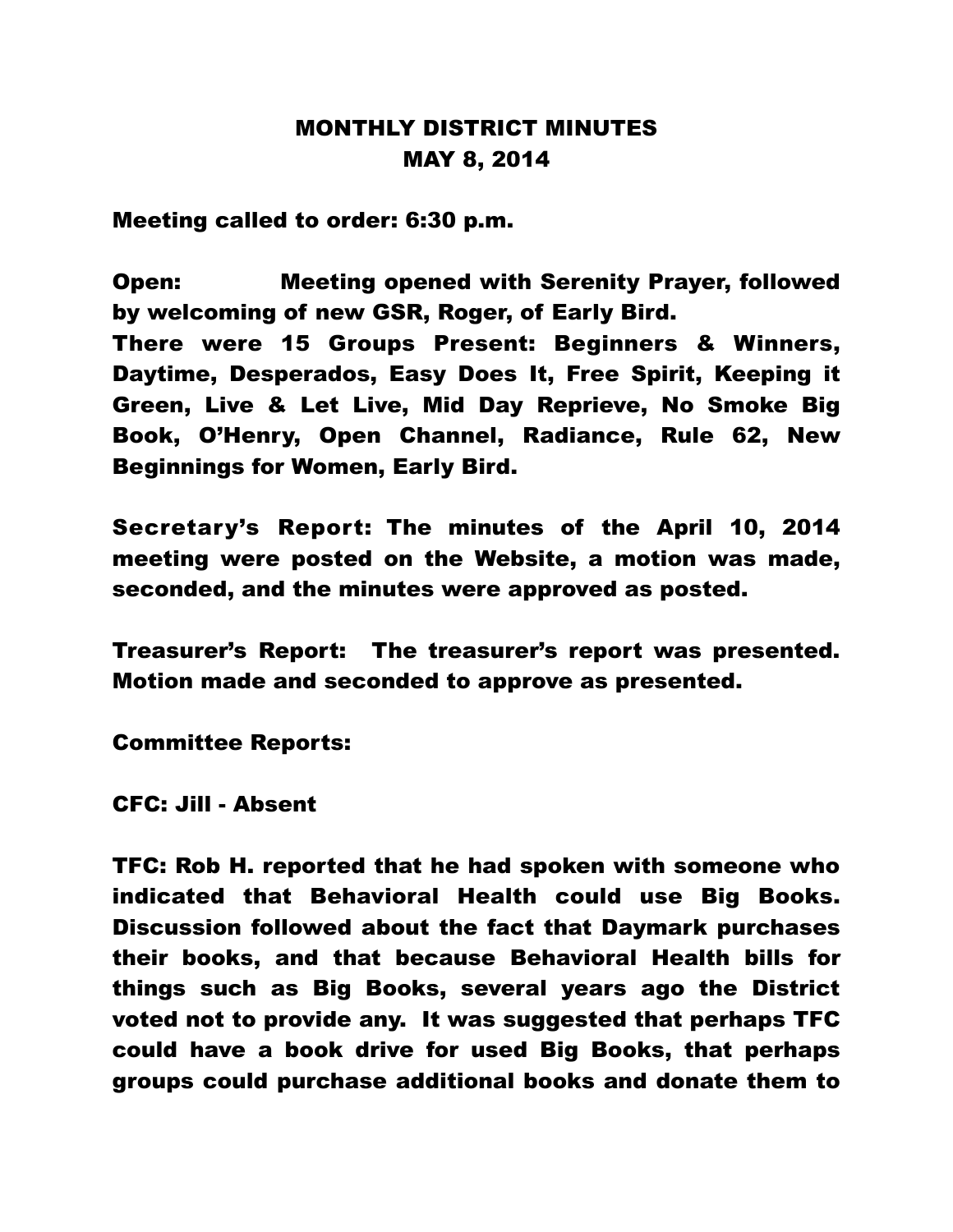TFC. Rob asked that GSRs return this information to their home groups.

Special Events: Rucker. He reported that both Cinco de Mayo and St. Patrick's celebrations were successful. For Cinco de Mayo the cost for food was \$200, decorations cost \$75, with additional decorations donated, and \$20 for ice. 7<sup>th</sup> Tradition brought in \$151, for a total cost of \$144.98. Founder's Day picnic with be June 8, Bur-Mil Park, beginning at 12:00. Rucker will begin this Saturday to have weekly meetings at 3 p.m. at a location to be passed on to the committee. Drew requested that he get flyers ready and that it be posted on the website. Rucker said he would leave some at Intergroup for groups to pick up. GSRs are requested to announce at their individual meetings.

CPC/PI: Sheila. Absent

Grapevine: Dan. He continues to talk about Grapevine subscriptions at meetings.

Website: Thomas. Absent

LCM: Earl/Dave. Earl reported that packets for new GSRs are still on hold for the moment.

Intergroup: Lisa. Lisa reported that contributions are down 10% this month, and that 37% of the District Groups participate. She said that Jim will be reordering the 75h Anniversary Big Book, and to let Jim at Intergroup know if you are interested. Jim said he will be reordering in about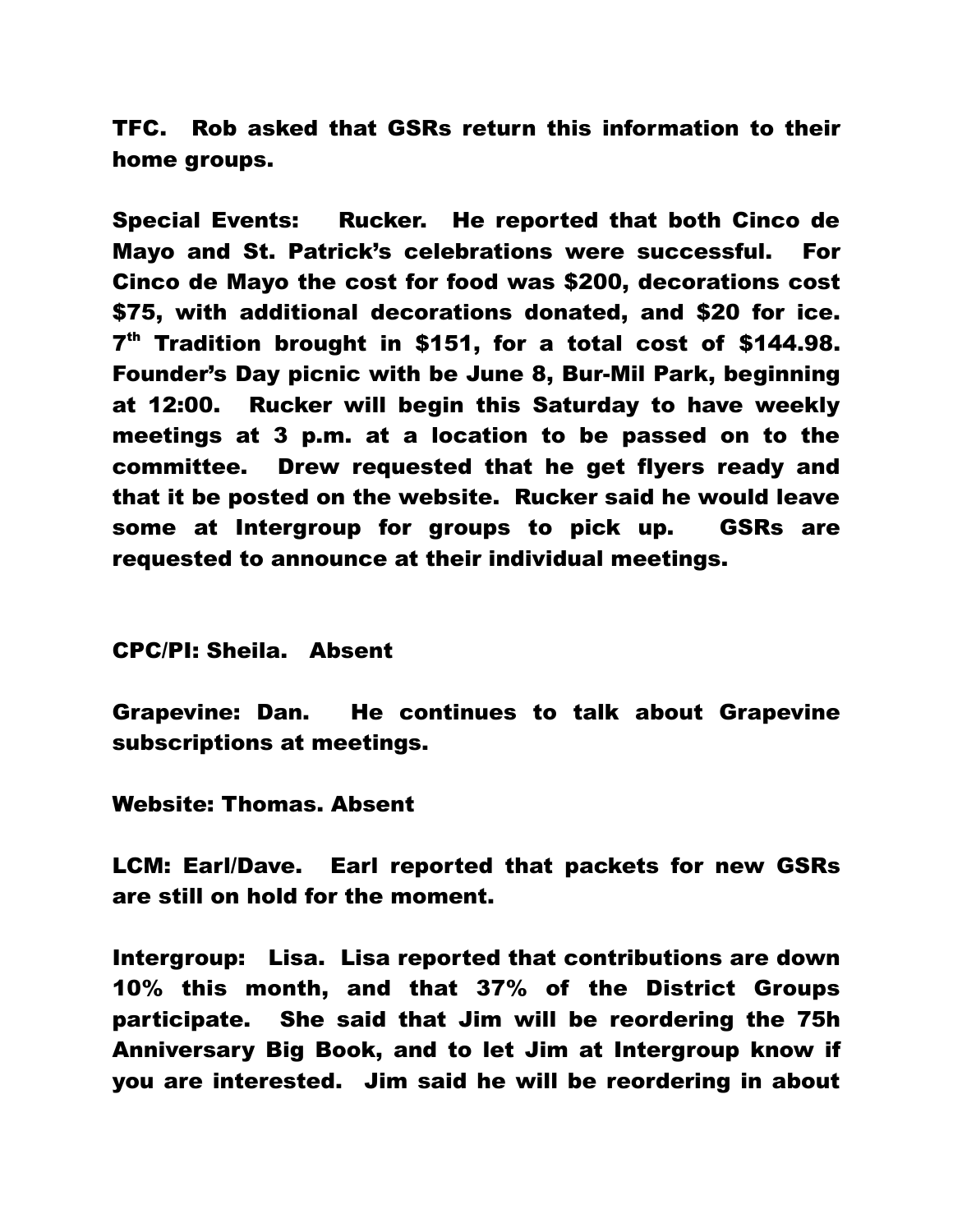three weeks, and he receives them within 6 days.

Special Needs: Sharon. No report.

Dist. 23 Archives: Jim. Absent

Alt. DCM: Drew reminded those present of the Area Assembly at the North Raleigh Hilton May 31-June 2. He reminded GSRs that part of their position is to attend the Area Assemblies twice a year. He said he didn't know if the room block had been made, but that calling the hotel, a copy of the flyer is posted on our website, would answer that question. He also brought up the State Convention, being held this year July 10-12, at the North Raleigh Hilton. The assemblies are work he reminded us, and the convention is fun time.

DCM Report: Out of Town on Business

Old Business: Drew read the clarifying statement on what can and what cannot be posted on the website. If an event is AA affiliated with a fee, or AA affiliated without a fee (State Convention, International, Founder's Day, etc.) it may be posted on the website. Anything else is not eligible. There appeared to be some confusion, so Drew will investigate further and report at the June Meeting.

Kim passed out copies of budgets for all committees for the past 2 years, giving the chairs an idea of what their budgets should be. It should be remembered at the April meeting it was motioned and passed that Special Events be budgeted quarterly at \$1,200.